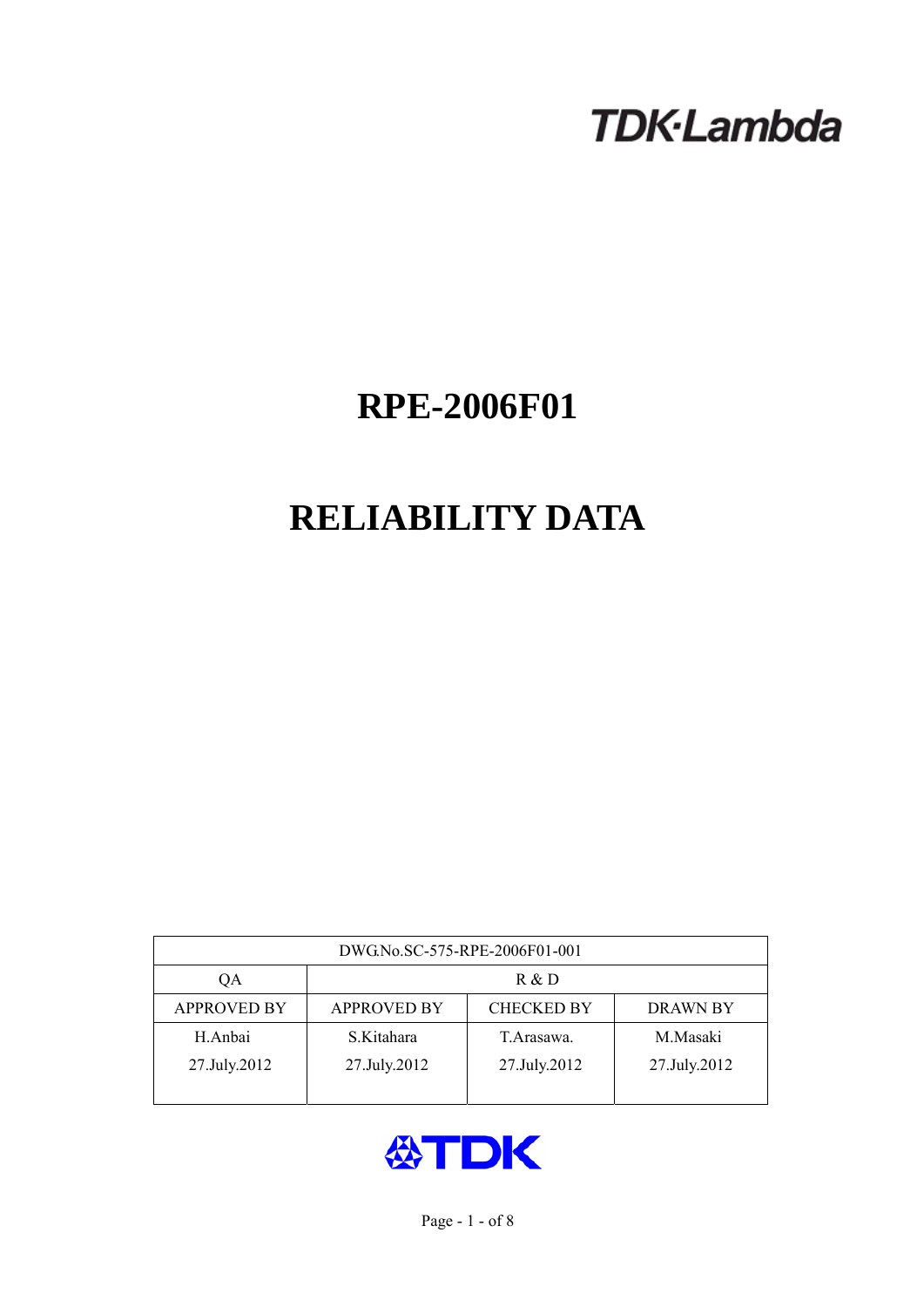## INDEX

|                                     | Page   |
|-------------------------------------|--------|
| 1. Calculated Values of MTBF        | Page-3 |
| 2. Vibration Test                   | Page-4 |
| 3. Heat Cycle Test                  | Page-5 |
| 4. Humidity Test                    | Page-6 |
| 5. High Temperature Resistance Test | Page-7 |
| 6. Low Temperature Storage Test     | Page-8 |
|                                     |        |

The following data are typical values. As all units have nearly the same characteristics, the data to be considered as ability values.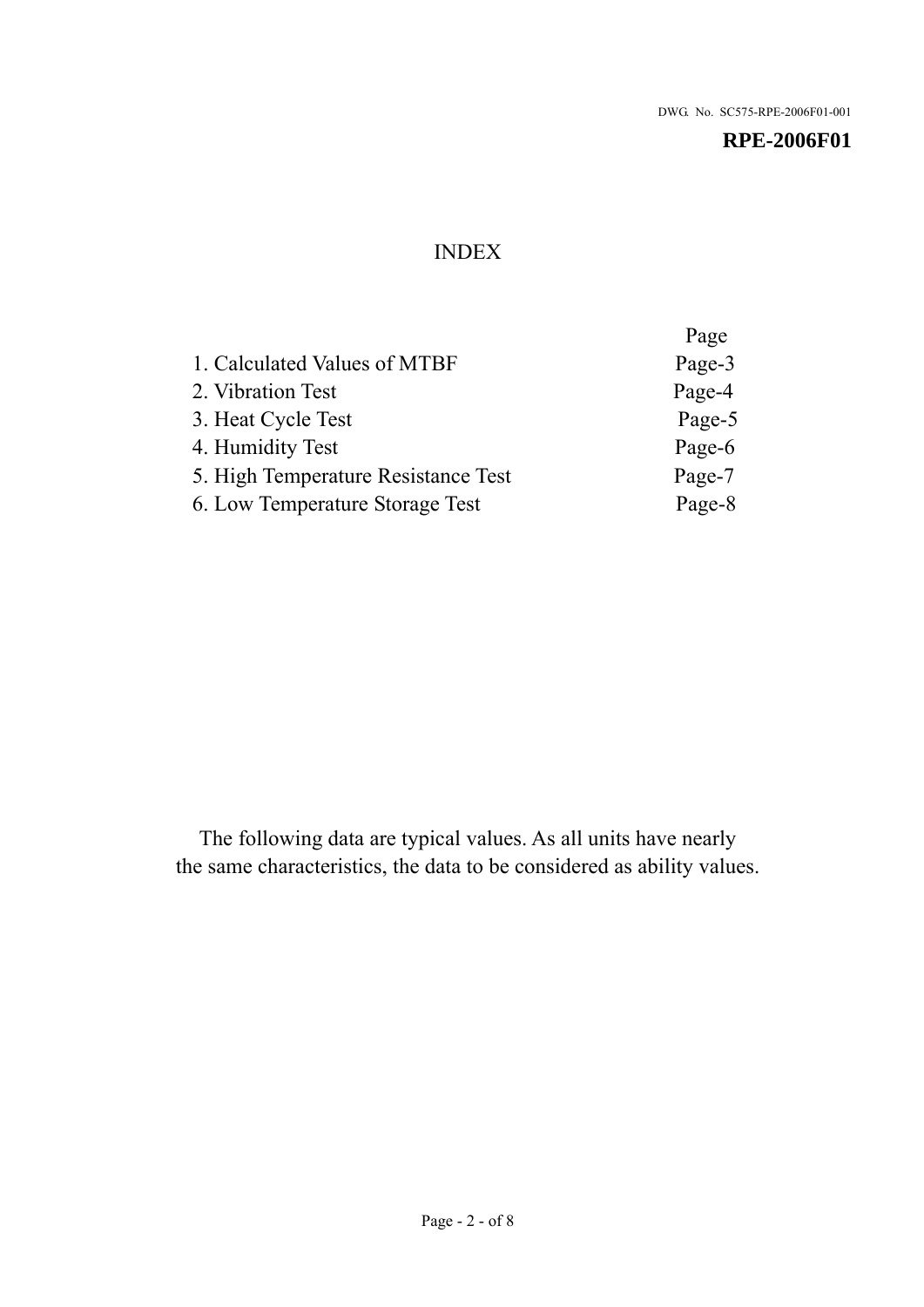1. Calculated Values of MTBF

MODEL:RPE-2006F01

(1)Calculating Method

Calculated Based on parts stress Reliability projection of MIL-HDBK-217F NOTICE2.

Individual failure rates  $\lambda$  G is given to each part and MTBF is

Calculated by the count of each part.

$$
MIBF = \frac{1}{\lambda_{\text{expap}}} = \frac{1}{\sum_{i=1}^{n} N_i (\lambda_{\text{G}} \pi_Q)_i} \times 10^6 \text{ (hours)}
$$

| $\lambda$ equip | : Total equipment failure rate (Failure / 106 Hours)            |
|-----------------|-----------------------------------------------------------------|
| $\lambda$ G     | : Generic failure rate for the <i>i</i> th generic part         |
|                 | (Failure/ 106 Hours)                                            |
| Ni              | : Quantity of i th generic part                                 |
| N               | : Number of different generic part categories                   |
| $\pi$ Q         | : Generic quality factor for the i th generic part( $\pi Q=1$ ) |

## (2)MTBF Values

GF: Ground, Fixed

 $MTBF = 8,516,437$  (Hours)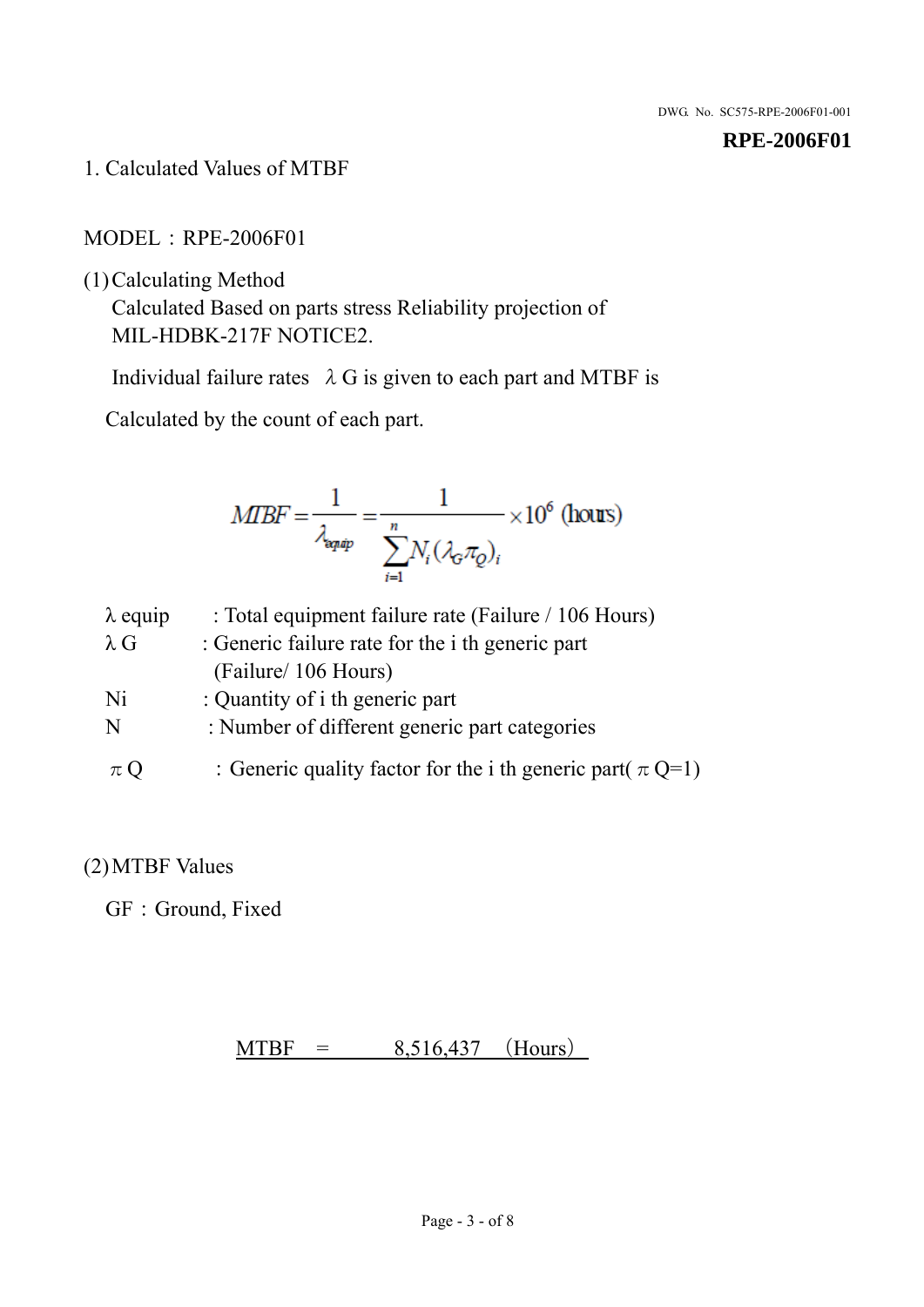#### 2. Vibration Test

#### MODEL: RPE-2006F01 (Representation Product : RPE-2006F02)

- (1)Vibration Test Class Frequency Variable Endurance Test
- (2)Equipment Used Controller VS-1000-6, Vibrator 905-FN (IMV CORP.)
- (3)The Number of D.U.T (Device Under Test) 6 units
- (4) Test Conditions Frequency : 10~55Hz Amplitude : 1.5mm,Sweep for 1 min. Dimension and times : X,Y and Z Directions for 2 hours each.
- (5)The Method Fix the D.U.T on the fitting-stage
- (6)Test Results PASS

| ┙┸<br>Check item                  | Spec.                                 |                   | <b>Before Test</b> | After Test      |
|-----------------------------------|---------------------------------------|-------------------|--------------------|-----------------|
| Attenuation(dB)                   | Differential Mode: 25dB min.          | 3 MHz             | 44.01              | 44.62           |
|                                   |                                       | 10 MHz            | 39.06              | 38.65           |
|                                   | Common Mode: 25dB min.                | 2 MHz             | 36.73              | 36.44           |
|                                   |                                       | 10 MHz            | 48.20              | 48.51           |
| Leakage Current (mA)              | $0.5mA$ max. $(250V, 60Hz)$           | Line1             | 0.25               | 0.25            |
|                                   |                                       | Line <sub>2</sub> | 0.25               | 0.25            |
| DC Resistance (m $\Omega$ )       | $100 \text{ m}\Omega$<br>max.         |                   | 40.55              | 40.67           |
| <b>Test Voltage</b>               | $L-L$ : 1768Vdc 60sec.                |                   | OK.                | OK.             |
|                                   | $L-E$ : 1500Vdc 60sec.                |                   |                    |                 |
| Isolation Resistance(M $\Omega$ ) | $M \Omega$ min.(500Vdc 60sec.)<br>100 |                   | $4.53\times E5$    | $5.05\times E5$ |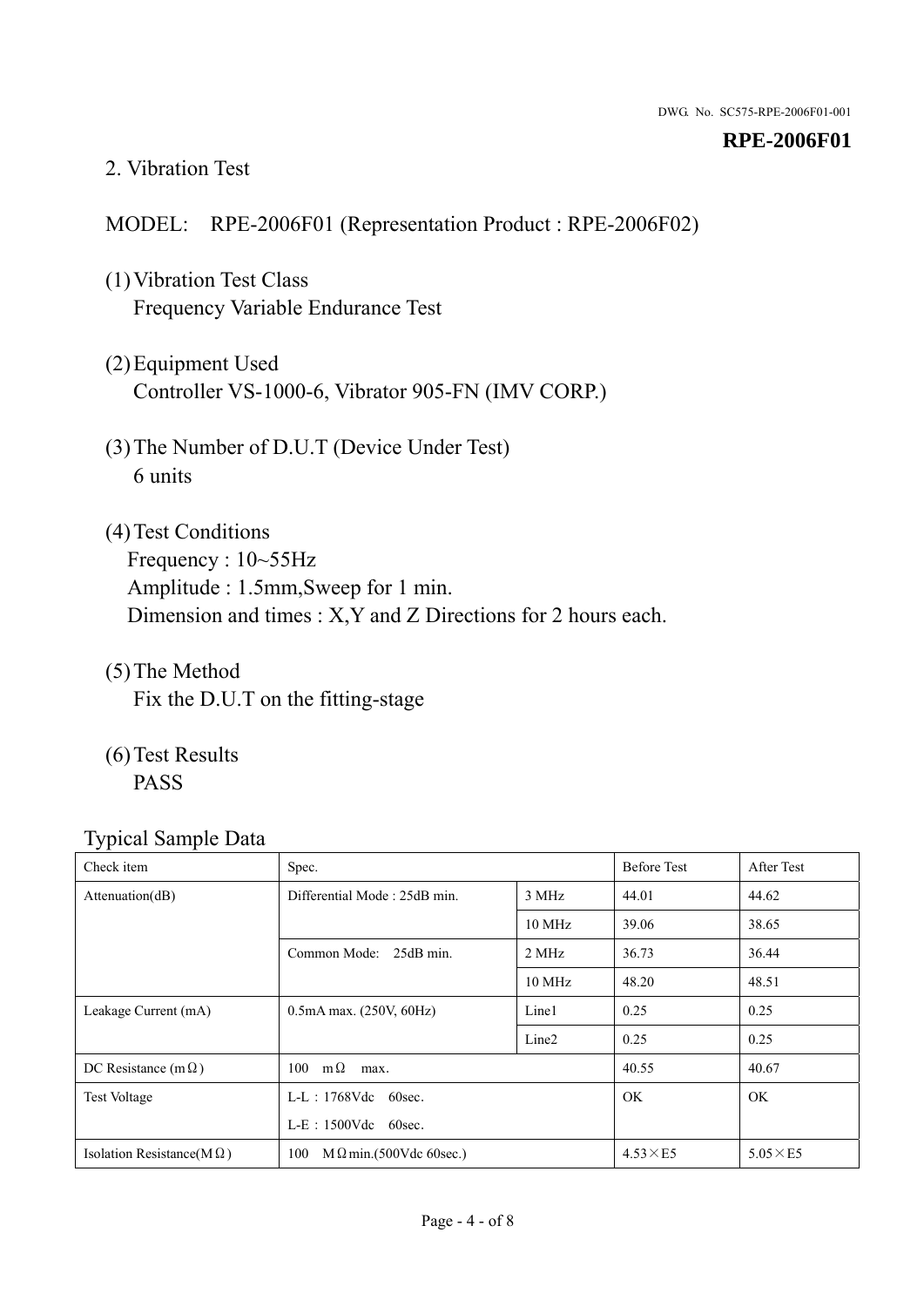## 3. Heat Cycle Test

## MODEL: RPE-2006F01 (Representation Product : RPE-2006F02)

## (1)Equipment Used TEMPERATURE CHAMBER TSA-71H-W (ESPEC CORP.)

- (2)The Number of D.U.T (Device Under Test) 6 units
- 1 cycle (3)Test Conditions 30<sub>min</sub>  $+85^{\circ}$ C 3min. Ambient Temperature : -25~+85℃ Test Cycles: 100 cycles  $-25^{\circ}$ C 30min.

(4)The Method

Before the test check if there is no abnormal characteristics and put the D.U.T in the testing chamber. Then test it in the above cycles, After the test is completed leave it for 1 hour at room temperature and check it if there is no abnormal each characteristics.

#### (5)Test Results PASS

| ╯┸<br>Check item                  | Spec.                                 |                   | <b>Before Test</b> | After Test      |
|-----------------------------------|---------------------------------------|-------------------|--------------------|-----------------|
| Attention(dB)                     | Differential Mode: 25dB min.          |                   | 44.66              | 45.73           |
|                                   |                                       | 10 MHz            | 39.24              | 40.05           |
|                                   | Common Mode: 25dB min.                | 2MHz              | 36.56              | 37.52           |
|                                   |                                       | 10 MHz            | 48.08              | 45.28           |
| Leakage Current (mA)              | $0/5$ mA max. (250V, 60Hz)            | Line1             | 0.25               | 0.26            |
|                                   |                                       | Line <sub>2</sub> | 0.24               | 0.25            |
| DC Resistance (m $\Omega$ )       | $100 \quad m\Omega$<br>max.           |                   | 41.83              | 41.35           |
| <b>Test Voltage</b>               | $L-L$ : 1768Vdc 60sec.                |                   | OK.                | OK.             |
|                                   | $L-E$ : 1500Vdc 60sec.                |                   |                    |                 |
| Isolation Resistance(M $\Omega$ ) | 100<br>$M \Omega$ min.(500Vdc 60sec.) |                   | $6.42\times E5$    | $6.33\times E5$ |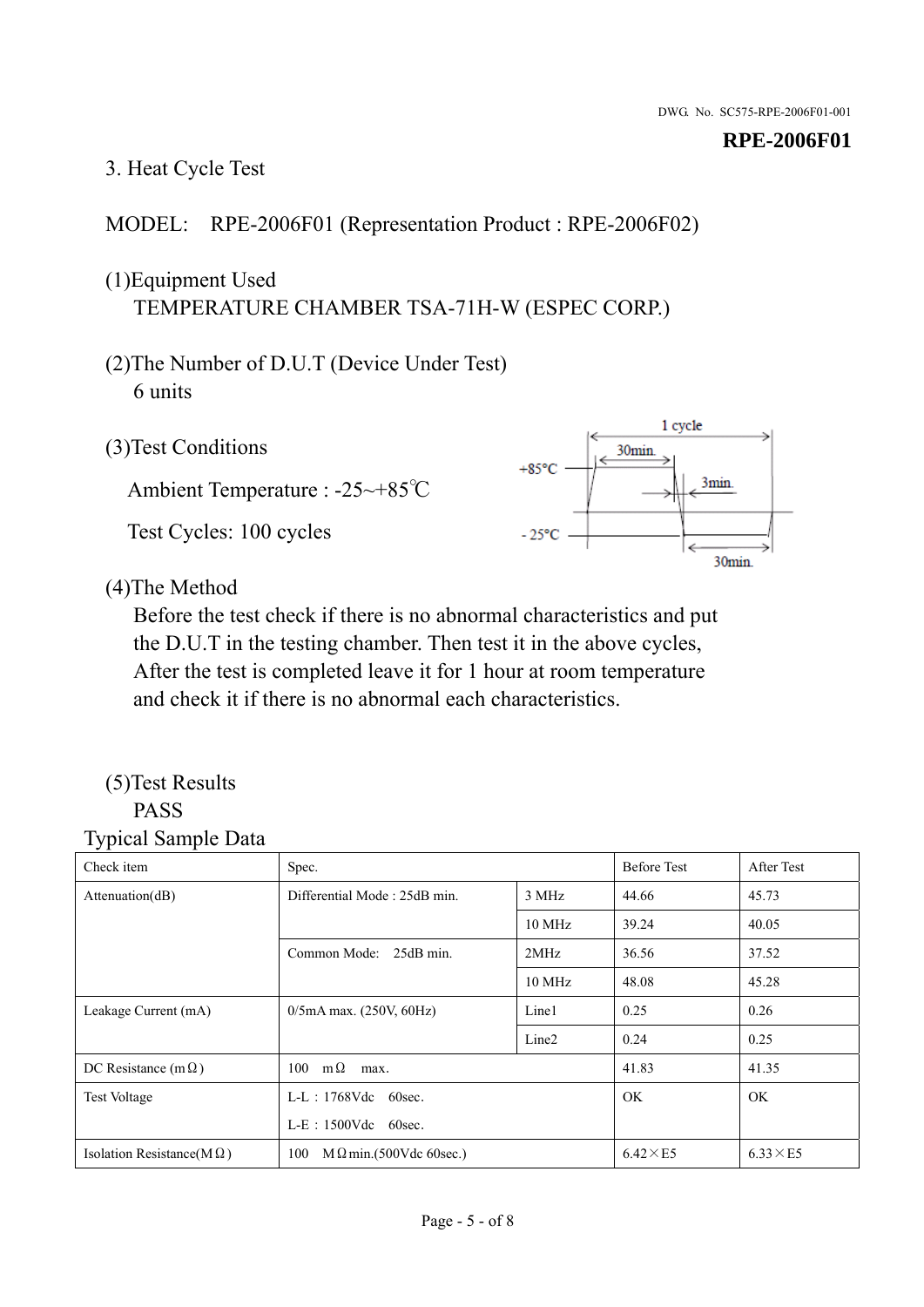## 4. Humidity Test

## MODEL: RPE-2006F01 (Representation Product : RPE-2006F02)

## (1)Equipment Used TEMP. & HUMID. CHAMBER PR-4KT (ESPEC CORP.)

- (2)The Number of D.U.T (Device Under Test) 6 units
- (3)Test Conditions

Ambient Temperature : +40℃

Test Times: 500 hours Ambient Humidity: 90~95%RH No Dewdrop

#### (4)The Method

Before the test check if there is no abnormal characteristics and put the D.U.T in the testing chamber. Then test it in the above conditions. After the test is completed leave it for 1 hour at room temperature and check it if there is no abnormal each characteristics.

## (5)Test Results

## PASS

| ັ່<br>л.<br>Check item            | Spec.                                 |                   | <b>Before Test</b> | After Test      |
|-----------------------------------|---------------------------------------|-------------------|--------------------|-----------------|
| Attenuation(dB)                   | Differential Mode: 25dB min.          | 3 MHz             | 44.84              | 44.93           |
|                                   |                                       | 10 MHz            | 39.42              | 39.14           |
|                                   | Common Mode: 25dB min.                | 2MHz              | 36.70              | 36.06           |
|                                   |                                       | 10 MHz            | 48.11              | 47.81           |
| Leakage Current (mA)              | $0.5mA$ max. $(250V, 60Hz)$           | Line1             | 0.24               | 0.24            |
|                                   |                                       | Line <sub>2</sub> | 0.24               | 0.24            |
| DC Resistance (m $\Omega$ )       | $100 \text{m}\,\Omega$<br>max.        |                   | 40.67              | 40.40           |
| <b>Test Voltage</b>               | $L-L$ : 1768Vdc 60sec.                |                   | OK.                | OK.             |
|                                   | $L-E$ : 1500Vdc 60sec.                |                   |                    |                 |
| Isolation Resistance(M $\Omega$ ) | $M \Omega$ min.(500Vdc 60sec.)<br>100 |                   | $6.94\times E5$    | $6.84\times E5$ |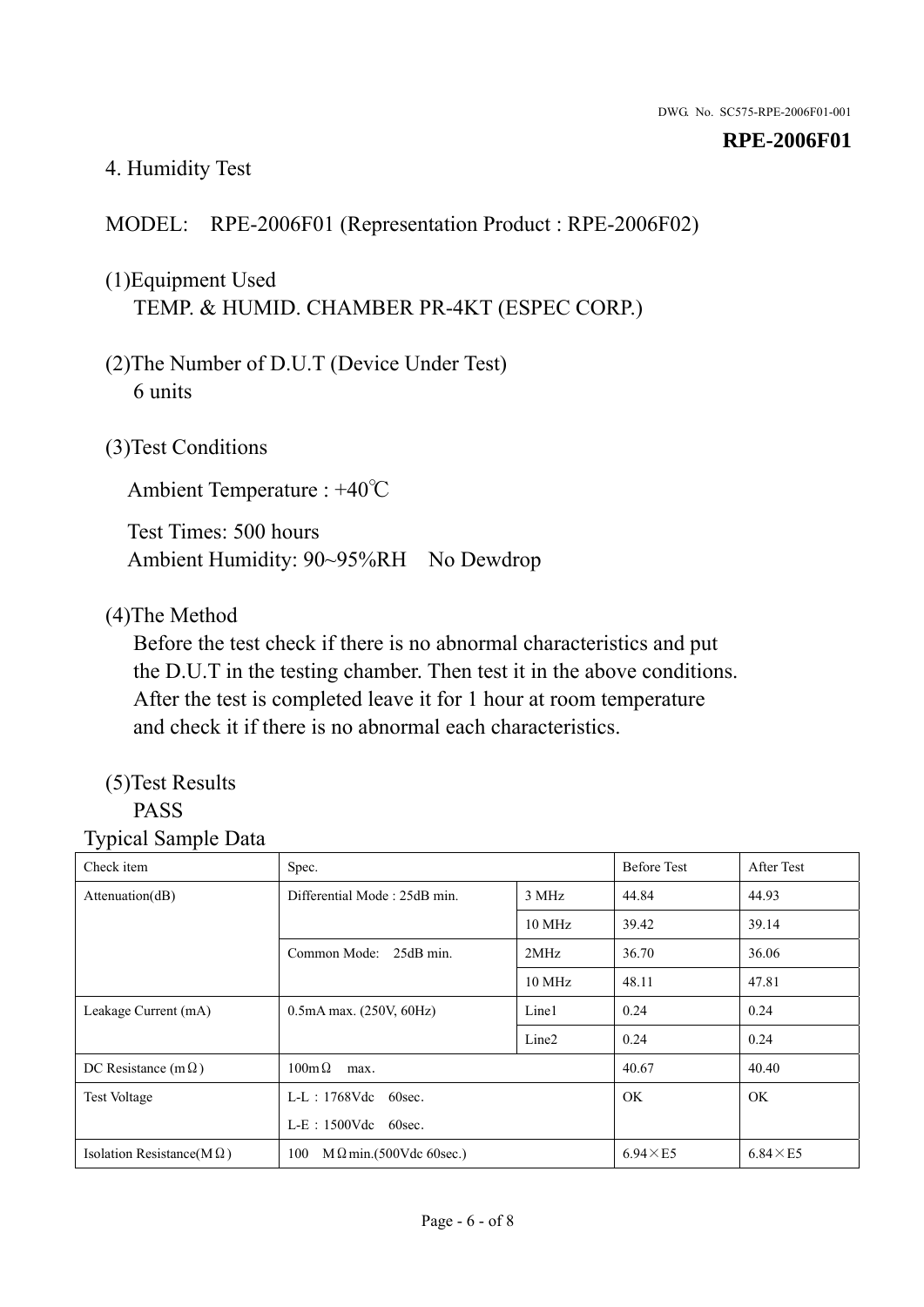#### 5. High Temperature Resistance Test

## MODEL: RPE-2006F01 (Representation Product : RPE-2006F02)

## (1)Equipment Used TEMPERATURE CHAMBER PHH-300 (ESPEC CORP.)

- (2)The Number of D.U.T (Device Under Test) 6 units
- (3)Test Conditions

Ambient Temperature : +55℃

Test Times: 500 hours Operating: DC 6A

## (4)The Method

Before the test check if there is no abnormal characteristics and put the D.U.T in the testing chamber. Then test it in the above conditions. After the test is completed leave it for 1 hour at room temperature and check it if there is no abnormal each characteristics.

## (5)Test Results

## PASS

| ັ່<br>л.<br>Check item            | Spec.                                 |                   | <b>Before Test</b> | After Test      |
|-----------------------------------|---------------------------------------|-------------------|--------------------|-----------------|
| Attenuation(dB)                   | Differential Mode: 25dB min.          | 3 MHz             | 44.47              | 45.50           |
|                                   |                                       | 10 MHz            | 39.67              | 39.51           |
|                                   | Common Mode: 25dB min.                | 2MHz              | 36.85              | 36.93           |
|                                   |                                       | 10 MHz            | 48.24              | 48.00           |
| Leakage Current (mA)              | $0.5mA$ max. $(250V, 60Hz)$           | Line1             | 0.25               | 0.25            |
|                                   |                                       | Line <sub>2</sub> | 0.23               | 0.24            |
| DC Resistance (m $\Omega$ )       | $100 \text{m}\,\Omega$<br>max.        |                   | 40.28              | 40.15           |
| <b>Test Voltage</b>               | $L-L$ : 1768Vdc 60sec.                |                   | OK.                | OK.             |
|                                   | $L-E$ : 1500Vdc 60sec.                |                   |                    |                 |
| Isolation Resistance(M $\Omega$ ) | $M \Omega$ min.(500Vdc 60sec.)<br>100 |                   | $8.09\times E5$    | $7.96\times E5$ |